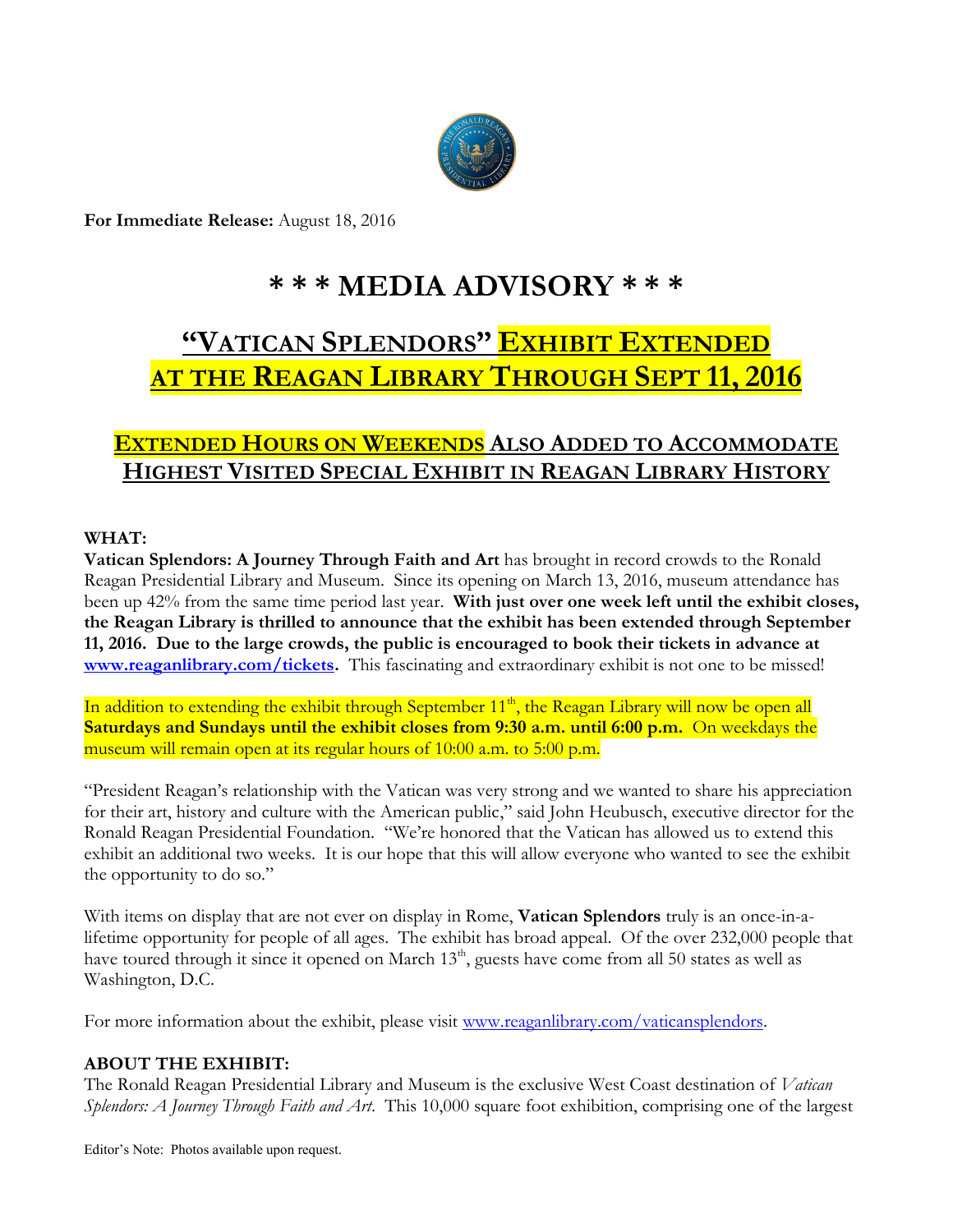Vatican collections ever to tour the United States, includes an extraordinary collection of historical and religious objects, some of which date to the first century, as well as works of art by Michelangelo, Bernini, Guercino and others.

"The potential to educate and spread the good news of the Catholic Church and faith through the educational content of this exhibition is unprecedented," said Most Reverend José H. Gomez, Archbishop of Los Angeles. "To have this exhibit in the Los Angeles area is an honor."

From the opening theater experience, where visitors become immersed in the grandeur of the Vatican, to the closing object of a cast of Saint John Paul II's hand (which guests may grasp), visitors encounter the art, history and culture of the Vatican with unprecedented access and insight. This special presentation of art and objects includes many never before on display in North America, and some not on view to the general public, even in Rome. **Pre-sale tickets for the exhibit, which include admission into the main Reagan Library Museum and Air Force One Pavilion, are available at [www.ReaganFoundation.org/VaticanSplendors.](http://www.reaganfoundation.org/VaticanSplendors)** 

Following its time at the Reagan Library, the items will return to the Vatican, from which they cannot be absent for more than one year. The exhibit includes one of Michelangelo's signed documents and a rarely seen bas relief sculpture created towards the end of his career. Other objects include venerated remains (bone fragments) of Saints Peter and Paul, artifacts discovered at the tombs of Saints Peter and Paul, and historical objects from the modern and ancient basilicas of Saint Peter's in Rome. The objects are presented in galleries and recreated environments designed to enhance the understanding of their historical and artistic significance. Visitors feel transported to the Vatican, from the underground catacombs where the remains of Saint Peter were discovered to the magnificent papal chambers found above ground. From the sights and sounds of the grand Basilica to a touchable cast of Saint John Paul II's hand, the exhibition is a multisensory experience. It's a true "insiders" view of the Vatican, including its spiritual, artistic and ceremonial treasures.

*Vatican Splendors* is organized and circulated in conjunction with the Congregazione per l'Evangelizzazione dei Popoli of the Vatican City State. Items in the collection—which include mosaics, frescoes, paintings by Renaissance masters, works by well-known sculptors, intricately embroidered silk vestments, precious objects from the Papal Mass, uniforms of the Papal Swiss Guard, historical maps and documents and relics are on loan from The Reverenda Fabbrica of Saint Peter, the Basilica of Saint Paul Outside-the-Walls, the Basilica of Saint Mary Major, the Vatican Library, the Congregation for the Evangelization of Peoples, the Apostolic Floreria, the Papal Swiss Guard, the Vatican Museums, Pontifical Urbaniana University, Private Papal Storehouse and private collections. The exhibition is produced by Evergreen Exhibitions.

#### **WHERE:**

The Ronald Reagan Presidential Library and Museum, 40 Presidential Drive, Simi Valley, CA

### **THE REAGAN LIBRARY:**

The Reagan Library is located at 40 Presidential Drive in Simi Valley, California. Public hours are from 10 a.m. to 5 p.m. daily. The Museum is only closed on Thanksgiving Day, Christmas Day and New Year's Day. For Museum Admission fees, please visit [www.reaganlibrary.com.](http://www.reaganlibrary.com/) Museum exhibit tickets may be prepurchased at [www.reaganlibrary.com/tickets.](http://www.reaganlibrary.com/tickets) For more information, call (800) 410.8354 or visit [www.reaganlibrary.com/vaticansplendors.](http://www.reaganlibrary.com/vaticansplendors)

### **EVERGREEN EXHIBITIONS:**

Editor's Note: Photos available upon request.